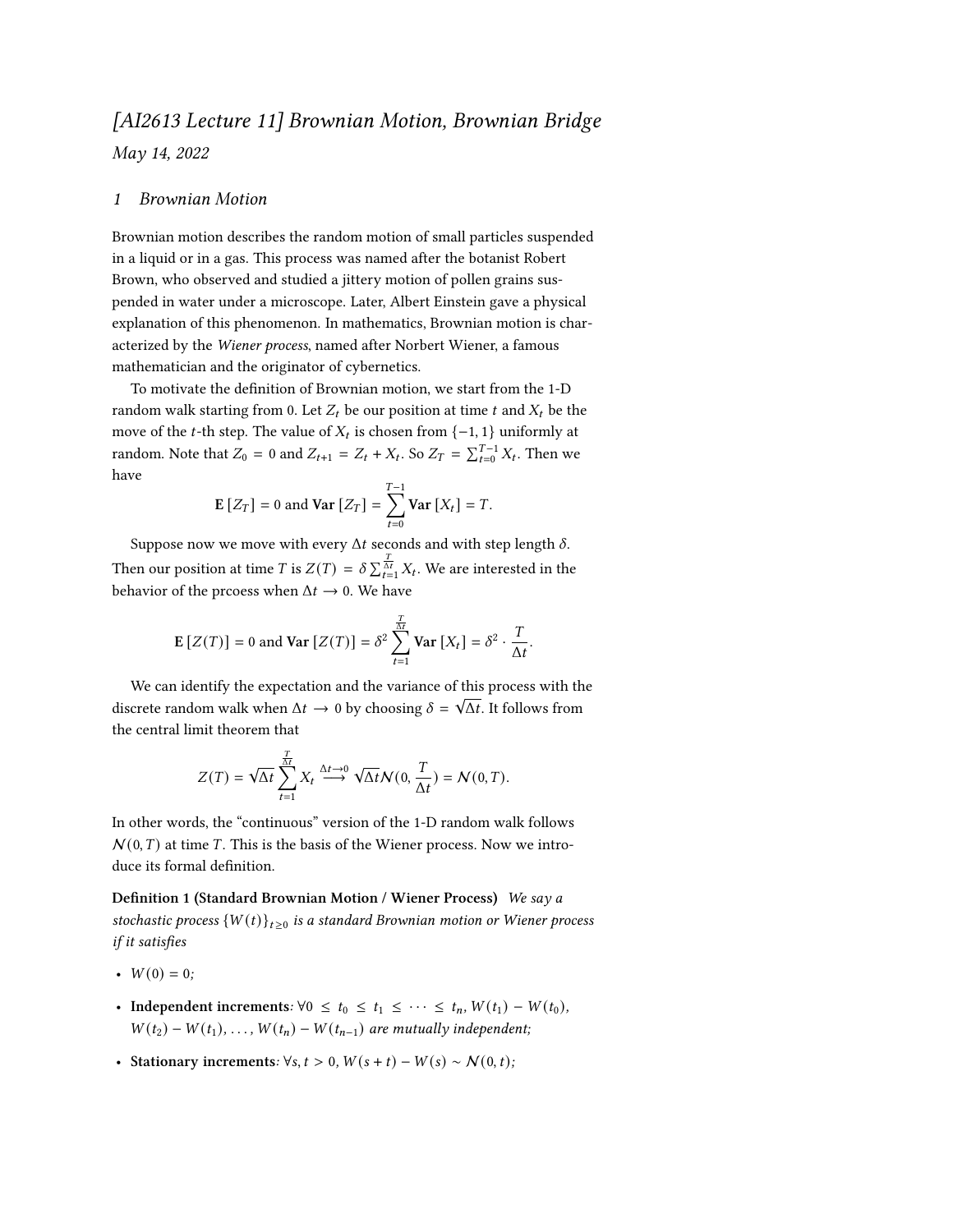## •  $W(t)$  is continuous almost surely.<sup>1</sup>  $\qquad \qquad$   $\qquad \qquad$   $\qquad \qquad$   $\qquad \qquad$   $\qquad \qquad$   $\qquad \qquad$   $\qquad \qquad$   $\qquad \qquad$   $\qquad \qquad$   $\qquad$   $\qquad$   $\qquad$   $\qquad$   $\qquad$   $\qquad$   $\qquad$   $\qquad$   $\qquad$   $\qquad$   $\qquad$   $\qquad$   $\qquad$   $\qquad$   $\qquad$   $\qquad$   $\qquad$

Let  ${W(t)}_{t\ge0}$  be a a standard Brownian motion. If  ${X(t)}_{t\ge0}$  satisfies  $X(t) = \mu \cdot t + \sigma W(t)$ , we call  $\{W(t)\}_{t \ge 0}$  a  $(\mu, \sigma^2)$  Brownian motion.

Now we introduce another characterization of Brownian motion. First recall the notion of high dimensional Gaussian distribution. A vector of random variables  $(X_1, X_2, \ldots, X_n)$  is said to be Gaussian iff  $\forall a_1, a_2, \ldots, a_n$ ,  $\sum_{i=1}^{n} a_i X_i$  is a one-dimensional Gaussian. Let  $\mu = (\mu_1, \mu_2, \dots, \mu_n)$  where  $\mu_i = \mathbf{E}[X_i]$ . Let  $\Sigma = (\text{Cov}(X_i, X_j))_{i,i}$ . Then the probability density function  $f$ of  $(X_1, X_2, \ldots, X_n)$  is

for  $x = (x_1, x_2, \ldots, x_n)$ ,  $f(x) = (2\pi)^{-\frac{n}{2}} \cdot |\text{det}\Sigma|^{-\frac{1}{2}} \cdot e^{-\frac{1}{2}(x-\mu)^T\Sigma^{-1}(x-\mu)}$ .

To give another characterization of standard Brownian motion, we first define the *Gaussian process*.

**Definition 2 (Gaussian Process)** A stochastic process  $\{W(t)\}_{t\geq0}$  is called *Gaussian process if*  $\forall 0 \le t_1 \le t_2 \le \cdots \le t_n$ ,  $(W(t_1), W(t_2), \ldots, W(t_n))$  *is a Gaussian.*

<span id="page-1-0"></span>**Definition 3 (Standard Brownian Motion/Standard Wiener Process)** *We*  $say a stochastic process  $\left\{ W(t) \right\}_{t \geq 0}$  is a standard Brownian motion or Wiener$ *process if it satisfies*

- ${W(t)}_{t\geq0}$  is an almost surely continuous Gaussian Process;
- $\forall s \geq 0, E[W(s)] = 0;$
- $\forall 0 \le s \le t$ ,  $Cov(W(s), W(t)) = s$ .

Sometimes it is easier to use Definition [3](#page-1-0) to show that a stochastic process is a Brownian motion. We now verify the equivalence between Definition [1](#page-0-0) and Definition [3.](#page-1-0)

*Proof.* Given Definition [1,](#page-0-0) it is easy to know that  $E[W(s)] = 0$  for all *s* ≥ 0 since  $W(s) \sim N(0, s)$ . What we need is to verify that  $\{W(t)\}_{t\geq 0}$  in Definition [1](#page-0-0) is a Gaussian process and to compute the covariance of  $W(s)$ and  $W(t)$  in Definition [1](#page-0-0).

Note that  $\forall 0 \leq s < t$  and  $\forall a, b$ , we have

$$
aW(s) + bW(t) = (a+b)W(s) + b(W(t) - W(s)).
$$

Since  $W(s)$  and  $W(t) - W(s)$  are two independent Gaussian's,  $aW(s) + bW(t)$ is still a Gaussian.

By the distributive law of covariance, for any  $0 \le s \le t$ , we have

$$
Cov(W(s), W(t)) = Cov(W(s), W(t) - W(s) + W(s))
$$
  
= Cov(W(s), W(t) - W(s)) + Cov(W(s), W(s))  
= Var[W(s)] = s.

viewed as a mapping from  $\mathbb{R} \times \Omega$  to  $\mathbb{R}$ . The meaning of " $W(t)$  is continuous almost surely" is:  $∃Ω₀ ⊆ Ω$  with **Pr**  $[Ω₀] = 1$  such that  $\forall \omega \in \Omega_0$ ,  $W(t, \omega)$  is continuous with regard to  $t$ .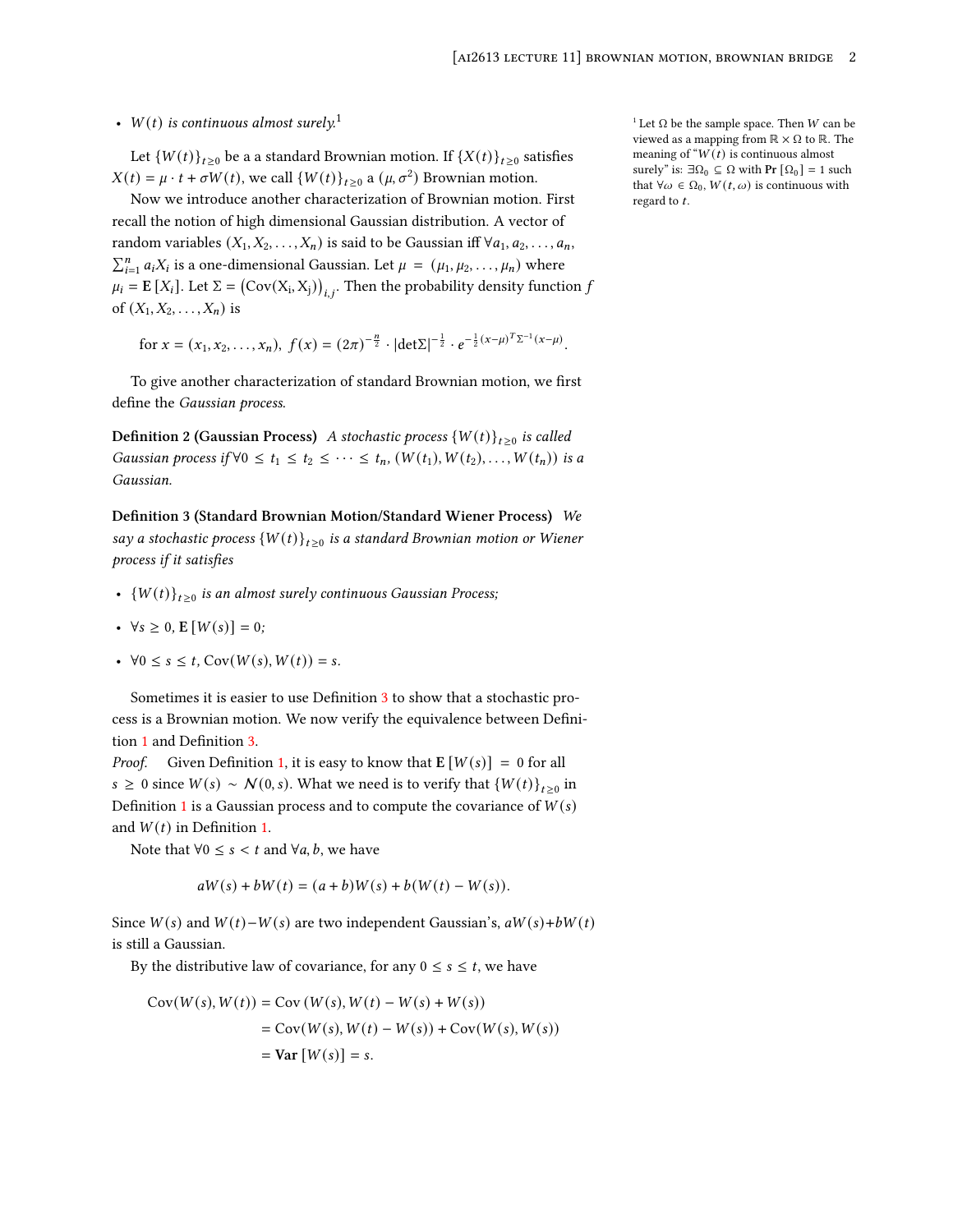Then we consider the counterpart. Given Definition [3,](#page-1-0) we can deduce the first and fourth property in Definition [1](#page-0-0) directly. For any  $0 \le t_{i-1} \le t_i \le$  $t_{j-1}$  ≤  $t_j$ , we have

$$
Cov(W(t_i) - W(t_{i-1}), W(t_j) - W(t_{j-1}))
$$
  
= Cov(W(t\_i), W(t\_j)) + Cov(W(t\_{i-1}), W(t\_{j-1}))  
- Cov(W(t\_i), W(t\_{j-1})) - Cov(W(t\_{i-1}), W(t\_j))  
= t\_i + t\_{i-1} - t\_i - t\_{i-1} = 0,

which yields the independence of  $W(t_i) - W(t_{i-1})$  and  $W(t_j) - W(t_{j-1})$ . Thus, the  ${W(t)}_{t\geq0}$  in Definition [3](#page-1-0) satisfies independent increments.

It is easy to verify that  $\forall s, t > 0$ ,  $W(s + t) - W(s)$  is a Gaussian with mean 0. Note that

Var 
$$
[W(t + s) - W(s)]
$$
 = E  $[(W(t + s) - W(s))^2]$   
\n= E  $[W(t + s)^2]$  + E  $[W(s)^2]$  – 2E  $[W(t + s)W(s)]$   
\n= Var  $[W(t + s)^2]$  + Var  $[W(s)^2]$  – 2Cov  $(W(t + s), W(s))$   
\n= t + s + s - 2s = t.

Thus, the  $\{W(t)\}_{t\geq 0}$  in Definition [3](#page-1-0) satisfies stationary increments.  $\square$ 

**Example 1** Suppose  ${W(t)}_{t\geq0}$  is a standard Brownian motion. We claim *that*  ${X(t)}_{t\geq0}$  *is also a standard Brownian motion where*  $X(0) = 0$  *and*  $X(t) = t \cdot W(\frac{1}{t})$  for  $t > 0$ .

*We verify the three requirements in Definition [3](#page-1-0).*

*Since*  $X(t) = t \cdot W(\frac{1}{t})$  *which is the compound of two (almost surely) continuous function,*  ${X(t)}_{t\geq0}$  *is also continuous almost surely. For any*  $a_1, a_2, \ldots, a_n$  and  $t_1, t_2, \ldots, t_n \geq 0$ ,  $\sum_{i=1}^n a_i X(t_i) = \sum_{i=1}^n a_i t_i \cdot W(\frac{1}{t_i})$ . Since  $\{W(t)\}\$  is standard Brownian motion,  $\sum_{i=1}^{n} a_i t_i \cdot W(\frac{1}{t_i})$  is Gaussian. Thus,  ${X(t)}_{t\geq0}$  is a Gaussian process. For  $0 \leq s < t$ ,

$$
Cov(X(s), X(t)) = Cov(sW(\frac{1}{s}), tW(\frac{1}{t}))
$$
  
= st \cdot Cov(W(\frac{1}{s}), W(\frac{1}{t}))  
= st \cdot \frac{1}{t} = s.

*Thus,*  $\{X(t)\}_{t\geq0}$  *is a standard Brownian motion.* 

<span id="page-2-0"></span>**Example 2 (Hitting time)** *We consider the first hitting time of position in a Brownian motion. Define*  $\tau_b \triangleq \inf \{ t \ge 0 \mid W(t) > b \}$ *. For any*  $t > 0$ *,* 

$$
\begin{aligned} \Pr\left[\tau_b < t\right] &= \Pr\left[\tau_b < t \wedge W(t) > b\right] + \Pr\left[\tau_b < t \wedge W(t) < b\right] \\ &= \Pr\left[W(t) > b\right] + \Pr\left[W(t) < b \mid \tau_b < t\right] \cdot \Pr\left[\tau_b < t\right]. \end{aligned}
$$

*Note that*  $W(t) \sim N(0, t)$ *. Let*  $\Phi$  *be the cumulative distribution function of standard Gaussian distribution, that is,*  $\Phi(x) = \frac{1}{\sqrt{2\pi}}$  $\int_{-\infty}^{x} e^{-\frac{t^2}{2}} dt$ . Then

$$
\Pr\left[W(t) > b\right] = \Pr\left[\frac{W(t)}{\sqrt{t}} > \frac{b}{\sqrt{t}}\right] = 1 - \Phi\left(\frac{b}{\sqrt{t}}\right).
$$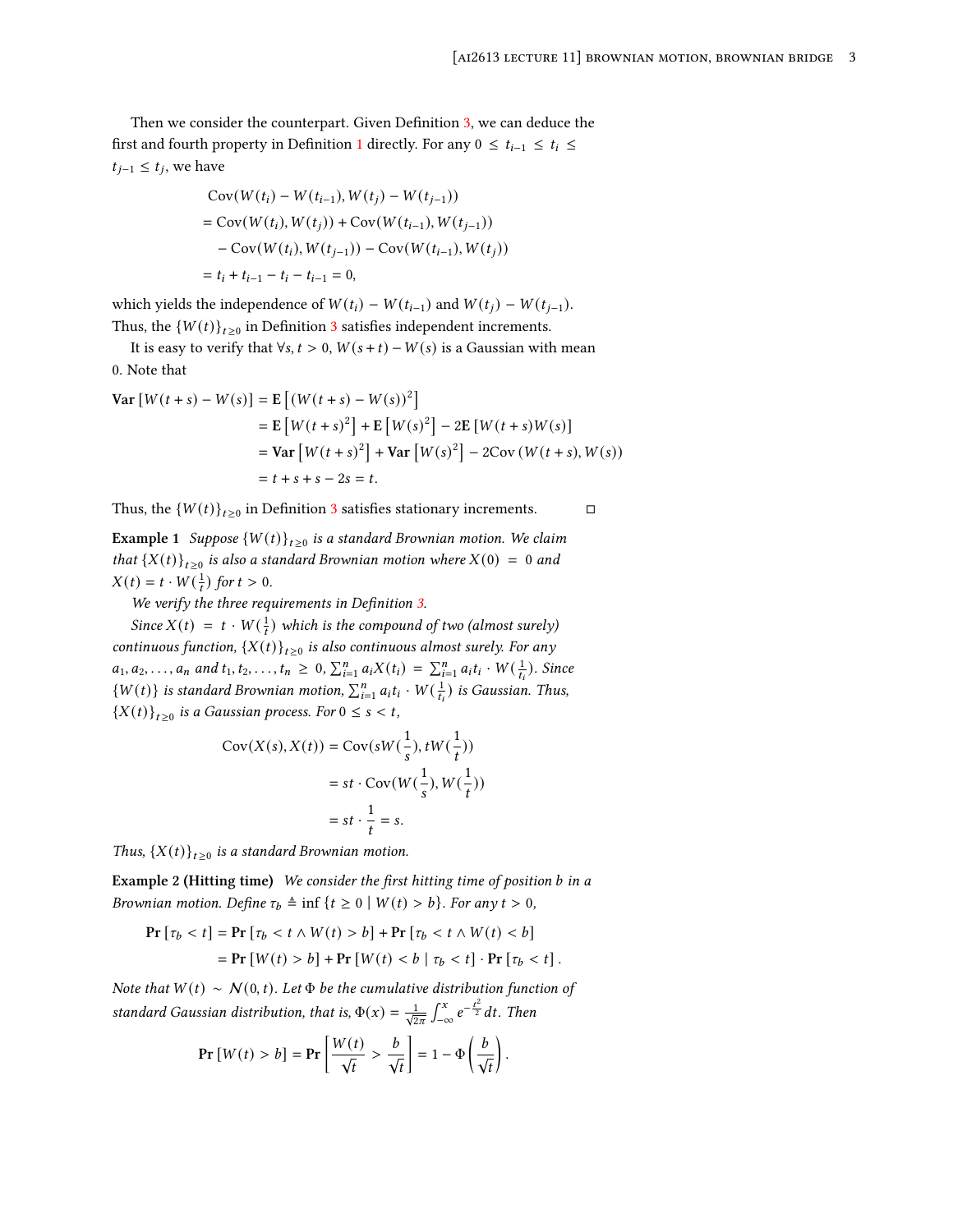*Assume we have known the value of*  $\tau_b$  and  $\tau_b < t$ , we can regard  $\{W(t)\}_{t \geq \tau_b}$ *as a Brownian motion starting from b. Thus, as Figure [1](#page-3-0) shows, Pr*  $[W(t) < b | \tau_b < t]$  = 1 2 *.*

*By direct calculation, we have*  $Pr[\tau_b < t] = 2\left(1 - \Phi\left(\frac{b}{\sqrt{t}}\right)\right)$ .



<span id="page-3-0"></span>Figure 1: A hitting time and the reflection principle

## *2 Brownian Bridge*

Consider a Brownian motion starting from  $W(0) = 0$  and ending at  $W(u) =$ x. Conditioned on fixed  $W(0)$  and  $W(u)$ , what is the distribution of  $W(t)$ ? By definition, for  $t < u$ , conditioned on  $W(u) = x$ ,  $W(t)$  is a Gaussian. So it is sufficient to compute its mean and variance. As Figure [2](#page-3-1) shows, a natural conjecture is that for  $0 \le t \le u$ ,  $\mathbb{E}[W(t) | W(u)] = \frac{t}{u}W(u)$ .



<span id="page-3-1"></span>Figure 2: A Brownian bridge

To verify this, we first prove the following proposition.

**Proposition 4** *For any*  $0 \le t \le u$ ,  $W(t) - \frac{t}{u}W(u)$  *is independent of*  $W(u)$ *.* 

*Proof.*

$$
Cov(W(t) - \frac{t}{u}W(u), W(u)) = Cov(W(t), W(u)) - \frac{t}{u}Var[W(u)]
$$

$$
= t - \frac{t}{u} \cdot u = 0.
$$

The proposition follows from the fact that the two Gaussians are indepen-

dent iff their covariance is zero.  $□$ 

Thus, we have

$$
0 = \mathbb{E}\left[W(t) - \frac{t}{u}W(u)\right] = \mathbb{E}\left[W(t) - \frac{t}{u}W(u)\middle| W(u)\right] = \mathbb{E}\left[W(t) \middle| W(u)\right] - \frac{t}{u}W(u).
$$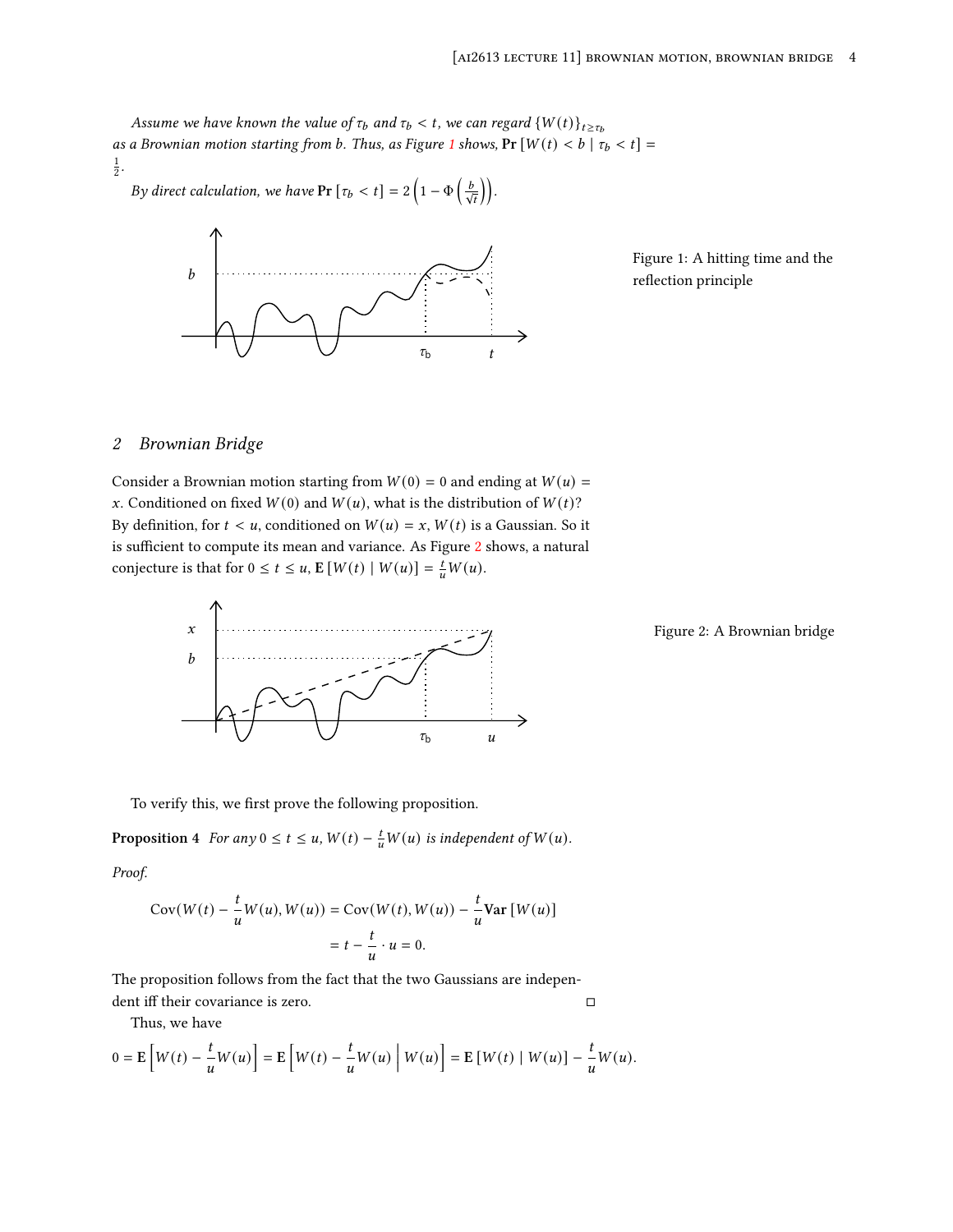This confirms the conjecture that for  $0 \le t \le u$ ,  $\mathbb{E}[W(t) | W(u)] = \frac{t}{u}W(u)$ . Then we consider the variance of  $W(t)$  conditioned on  $W(u)$ .

$$
\begin{aligned} \mathbf{Var} \left[ W(t) \mid W(u) \right] &= \mathbf{E} \left[ (W(t) - \mathbf{E} \left[ W(t) \mid W(u) \right])^2 \mid W(u) \right] \\ &= \mathbf{E} \left[ \left( W(t) - \frac{t}{u} W(u) \right)^2 \mid W(u) \right] \\ &= \mathbf{E} \left[ \left( W(t) - \frac{t}{u} W(u) \right)^2 \right] \\ &= \mathbf{E} \left[ W(t)^2 \right] + \frac{t^2}{u^2} \mathbf{E} \left[ W(u)^2 \right] - 2 \frac{t}{u} \mathbf{E} \left[ W(t) W(u) \right] \\ &= \frac{t(u - t)}{u} .\end{aligned}
$$

Finally, to characterize the distribution of  $\{W(t)\}\$  conditioned on  $W(u) =$ x, we compute the covariance. Let  $p_{W(t)}$  be the probability density function of  $W(t)$ . For any  $s \leq t$ ,

$$
Cov(W(s), W(t)|W(u)) = E[W(s) \cdot W(t) | W(u)] - E[W(s) | W(u)] \cdot E[W(t) | W(u)]
$$
  
\n
$$
= \int_{\mathbb{R}} y \cdot E[W(s) | W(t) = y, W(u)] \cdot p_{W(t)}(y|W(u))dy - \frac{st}{u^2}W(u)^2
$$
  
\n
$$
= \int_{\mathbb{R}} y \cdot \frac{s}{t} y \cdot p_{W(t)}(y|W(u))dy - \frac{st}{u^2}W(u)^2
$$
  
\n
$$
= \frac{s}{t} E[W(t)^2|W(u)] - \frac{st}{u^2}W(u)^2
$$
  
\n
$$
= \frac{s(u-t)}{u}.
$$

To sum up, conditioned on  $W(u)$ ,  $\{W(t)\}\$  has the following three properties:

- For  $t \in [0, u]$ ,  $E[W(t) | W(u)] = \frac{t}{u}W(u)$ .
- For  $t \in [0, u]$ , Var  $[W(t) | W(u)] = \frac{t(u-t)}{u}$ .
- For any  $0 \le s \le t \le u$ , Cov $(W(s), W(t) | W(u)) = \frac{s(u-t)}{u}$ .

We call the Brownian motion  ${W(t)}_{t\geq0}$  which ends at  $W(u) = x$  a Brownian bridge. Furthermore, we define the standard Brownian bridge.

**Definition 5 (Standard Brownian Bridge)** *A standard Brownian motion ending at*  $W(1) = 0$  *is called a standard Brownian bridge.* 

We can verify that letting  $X(t) = W(t) - tW(1)$  where  $\{W(t)\}\$ is a standard Brownian motion, then  $\{X(t)\}\$ is a standard Brownian Bridge.

**Example 3 (Hitting Time in a Brownian Bridge)** *Let*  $\{W(t)\}_{t\geq0}$  *be a standard Brownian motion. Let*  $\tau_b \triangleq \inf \{ t \ge 0 \mid W(t) > b \}$ *. Then we compute* **Pr**  $[\tau_b < u \mid W(u) = x]$ *. Note that if*  $b < x$ *,* **Pr**  $[\tau_b < u \mid W(u) = x] = 1$ *. Let*  $\psi$ *be the probability density function of standard Gaussian distribution, that is,*